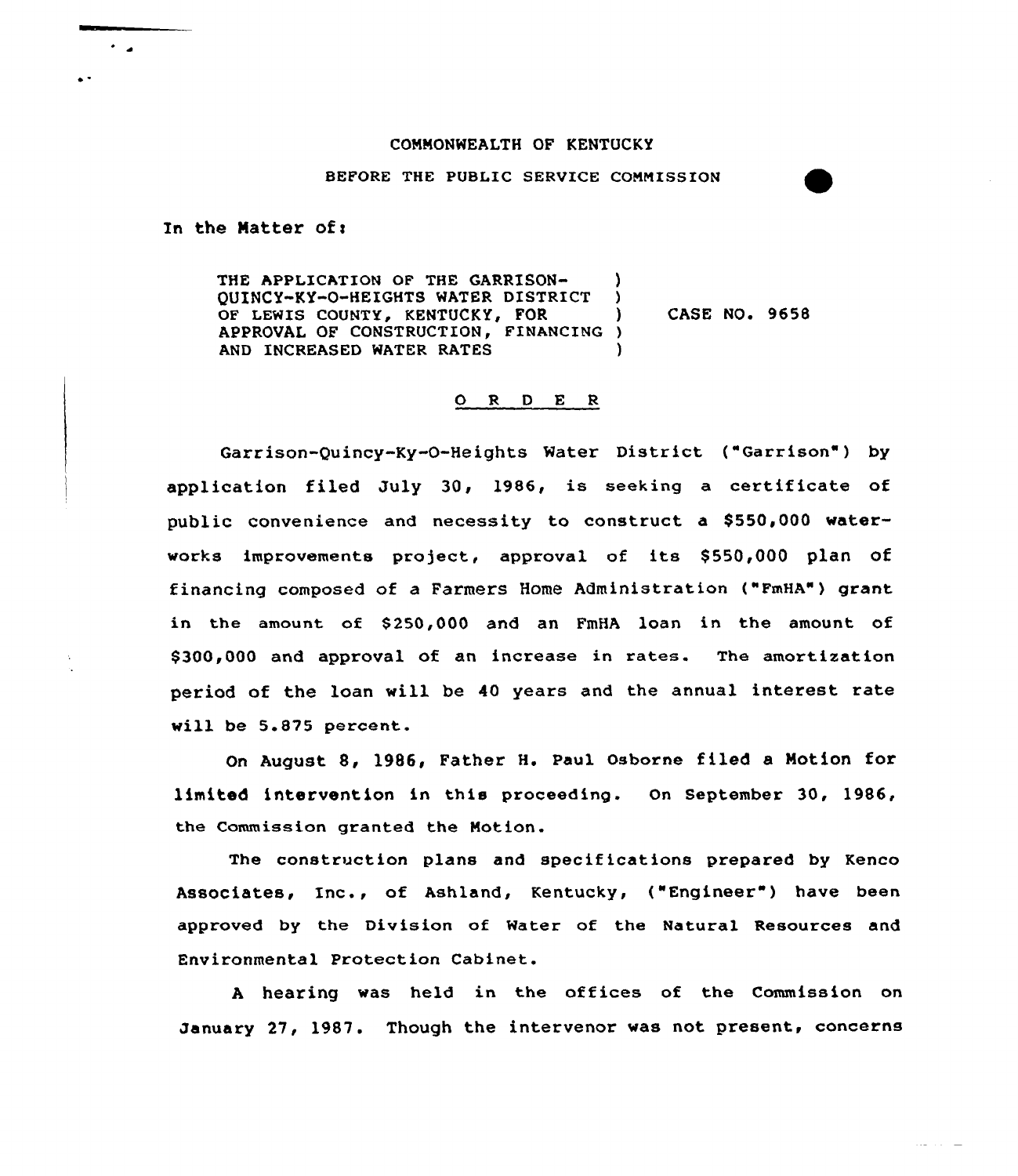vhich the intervenor had raised by letter prior to the hearing were adequately addressed during the hearing.

The rates requested by Garrison vill produce additional revenue of \$46,754 on an annual basis. In this Order, the Commission has approved the full amount of the requested increase.

# TEST PERIOD

Garrison proposed the 12-month period ending December 31, 1984, as the test period in this matter. The Commission, based on its concerns as to the reasonableness of some of the expenses incurred by Garrison in 1984 and the availability of Garrison's financial reports for calendar year 1985, has adopted the 12-month period ending December 31, 1985, as the representative test period.

### REVENUE REQUIREMENTS

Garrison requested additional annual revenues of \$46,754 in its original application. The Commission staff, in its report dated November 11, 1986, recommended an increase of \$42,308. Neither of these proposals included the recovery of depreciation on contributed property. This issue, as well as the question of the appropriate level of pumping expense, is addressed below:

Depreciation on Contributed Property

 $\ddot{\phantom{1}}$ 

hccording to a recent decision of the Supreme Court of Kentucky, Public Service Commission of Kentucky v. DeNitt Mater District, Ky., 720 S.W. 2d 725 (1986), the Commission is required to consider depreciation expense on contributed property as an expense for rate-making purposes in this case. Based on Garrison's original application the amount of depreciation on

 $-2-$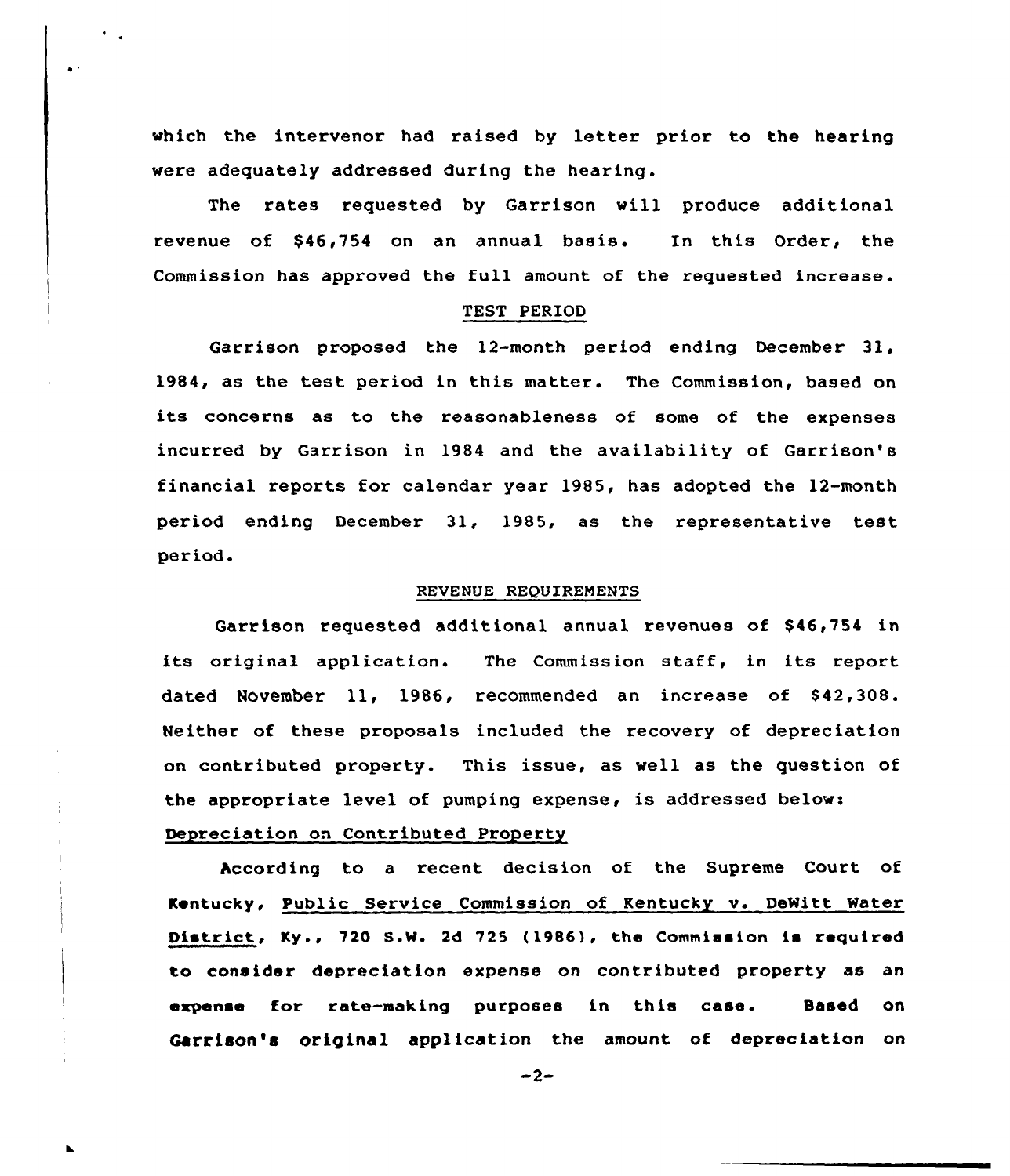contributed property, including the proposed construction, would be \$14,993. The staff, by letter dated January 9, 1987, and at the public hearing, inquired as to whether Garrison would seek rate recovery of this expense. Garrison indicated it did not intend to request recovery of this expense through its water rates.

### Pumping Expense

 $\ddot{\phantom{a}}$ 

In its report the staff recommended an adjustment of  $$2,657$ to increase Garrison's test year pumping expense. This adjustment reflected Garrison's test year usage of electricity at the current rates of its electric supplier. In its revised financial exhibit Garrison proposed an adjustment of \$10,367 which included the increased electric usage caused by the additional pumping required after completion of the proposed construction. The Commission is of the opinion the \$10,367 adjustment is reasonable and should be accepted for rate-making purposes.

#### Updated Construction Costs

The increase of  $$50,000$  in construction costs above the original estimate results in the following adjustments, which the Commission will accept for rate-making purposes:

Depreciation expense on non-contributed property increases by  $$1,630$  above the amount of  $$16,458$  included in the staff report, for a total of \$18,088.

Debt service increases from \$32,200 to \$32,495 as the result of the increased borrowing and the reduction of the interest rate from 7.25 percent to 5.875 percent.

 $-3-$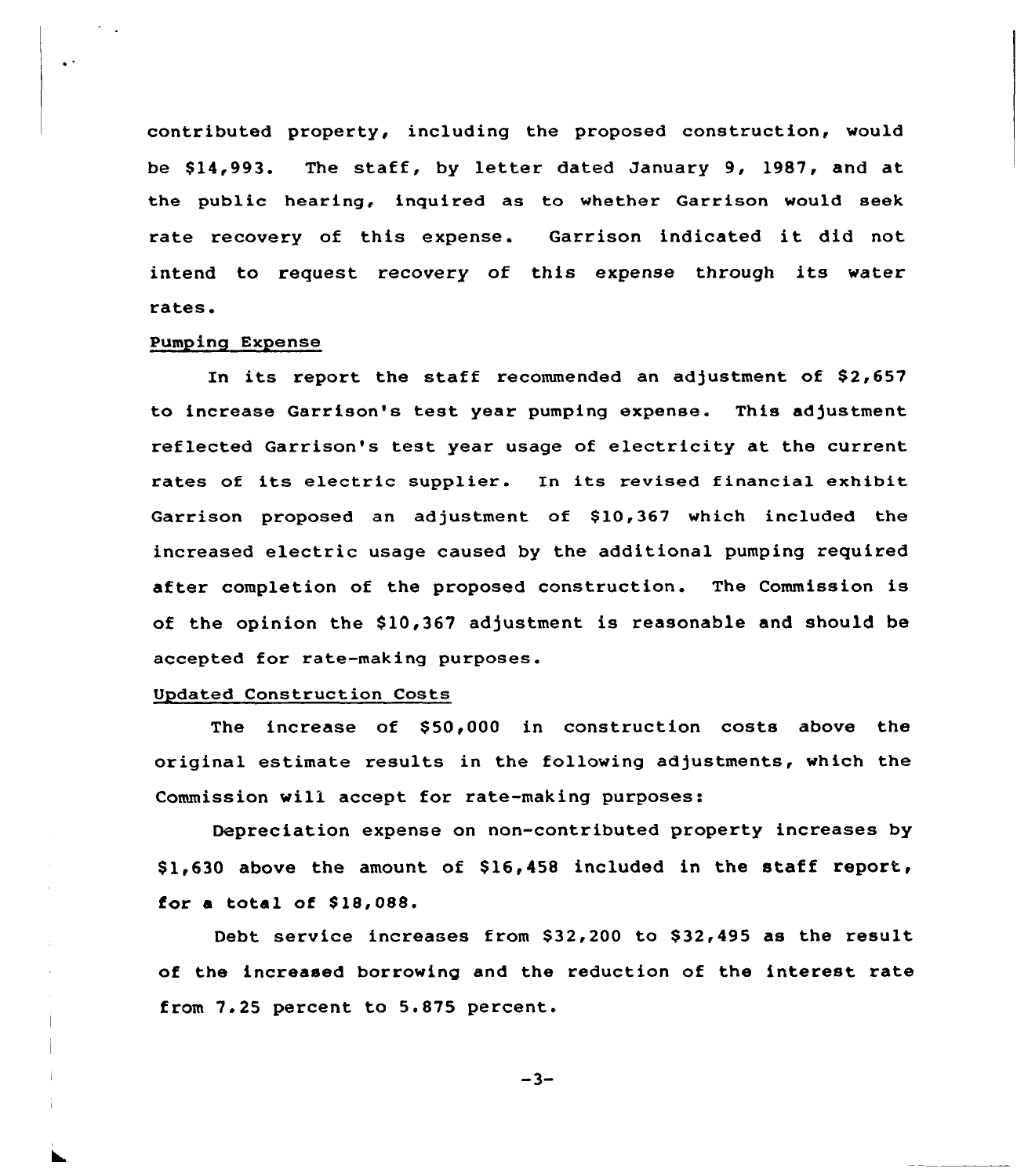The effects of these adjustments, and the other adjustments recommended in the staff report, are as follows:

|                                      | Test Year<br>Actual | Adjustments          | Test Year<br>Adjusted |
|--------------------------------------|---------------------|----------------------|-----------------------|
| Operating Revenues                   | 553.507             | 59<br>$\overline{s}$ | 553,448               |
| Operating Expenses                   | 43,415              | 23,591               | 67,006                |
| Other Income                         | 1,468               | < 918                | 550                   |
| Income Available For<br>Debt Service | \$11,560            | $$<$ 24,568>         | \$<13,008>            |

Garrison's adjusted debt service coverage ("DSC") is —.40X. The Commission is of the opinion that this coverage is inadequate and that Garrison requires a coverage within a range of 1.0X to 1.2X in order to meet its operating expenses, service its debt and provide for reasonable equity growth. Based on the test period level of water sales, Garrison's proposed rates will generate \$104,150 in annual revenues which results in a DSC of  $1.15X.<sup>1</sup>$  The Commission, therefore, is of the opinion that the full amount of the requested increase should be approved.

## CONNECTION FEES

Garrison currently charges a S300 connection fee for all size connections. Garrison proposed to establish a connection fee for each size connection to more accurately reflect its actual cost of installation. Testimony given at the hearing supports the proposed fees; however, no cost justification has been provided.

| 1 | Operating Revenues       | \$104,150 |
|---|--------------------------|-----------|
|   | Operating Expenses       | 67,006    |
|   | Operating Income         | 537,144   |
|   | Other Income             | 550       |
|   | Income for DSC           | 537,694   |
|   | Divided By: Debt Service | 32,495    |
|   | Equals                   | 1.15X     |
|   |                          |           |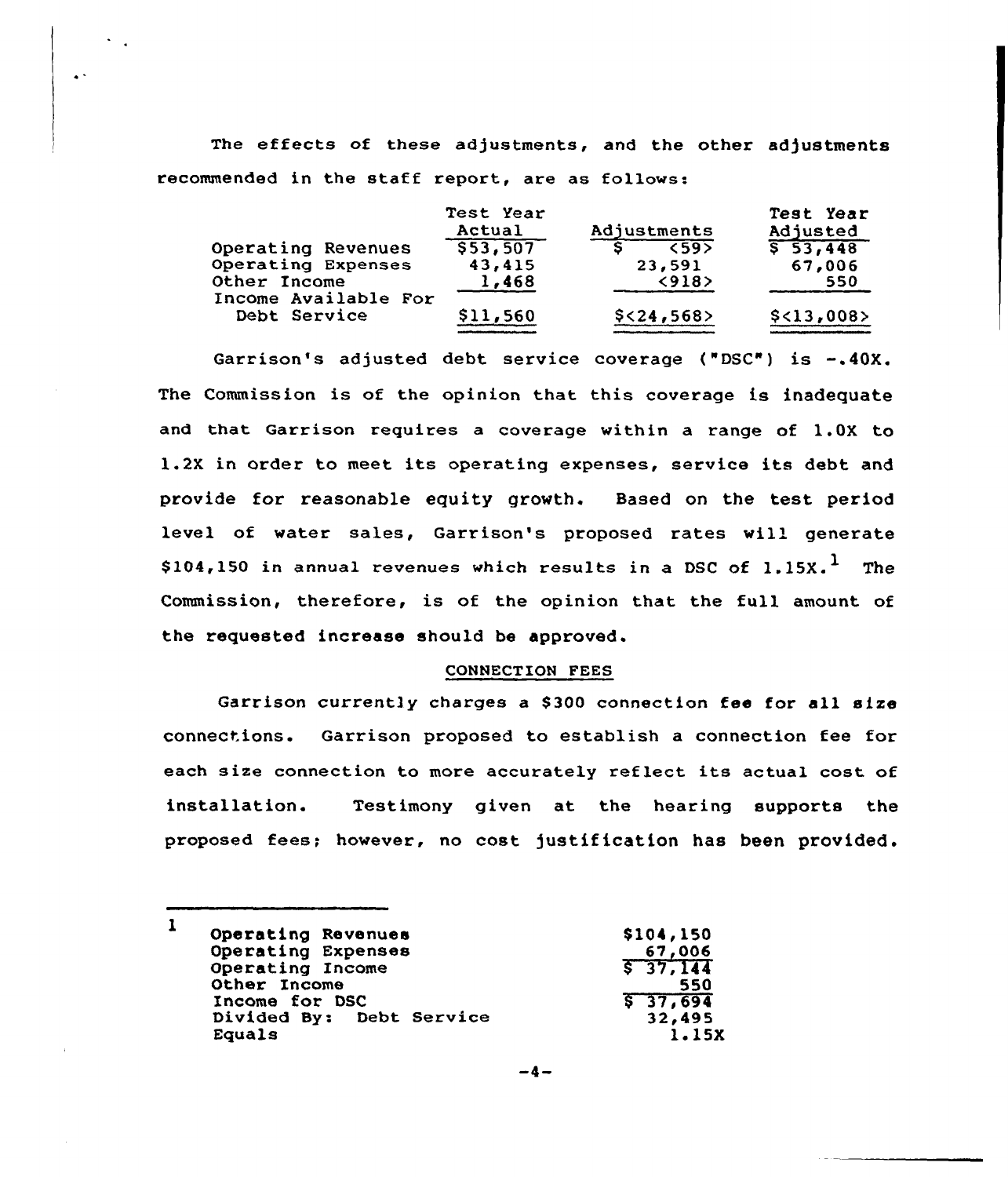The proposed connection fees cannot be approved until cost justification for each size connection is provided pursuant to 807 KAR 5:Oll, Section <sup>6</sup> (2)(c) Tariffs and 807 KAR 5:Oll, Section 10  $(1)(a)$ .

### FINDINGS AND ORDERS

The Commission, after consideration of the record and being advised, is of the opinion and finds that:

1. Public convenience and necessity require that the construction proposed in the application and record be performed and that a certificate of public convenience and necessity be granted.

2. The proposed pxoject includes the construction of a new water treatment plant having a rated production capacity of 12,000 gallons per hour, a new production well and pump and other miscellaneous appurtenances. The existing treatment plant is of inadequate capacity and is not in compliance with labor safety requirements. Its operation was initiated in 1967. The old plant will be abandoned after start-up of the new plant.

3. The low bids totaled 8433,666 (8416,666 for the treatment plant and \$17,000 for the new well and pump). The funds required for this work will be approximately \$550,000 including engineering design fees, resident inspection and other indirect construction costs. The available funds of  $$550,000$  should be adequate for completion of the work in accordance with the bids received January 8, 1987.

 $-5-$ 

المتعادية والمتحدث والمتحدث والمتحدة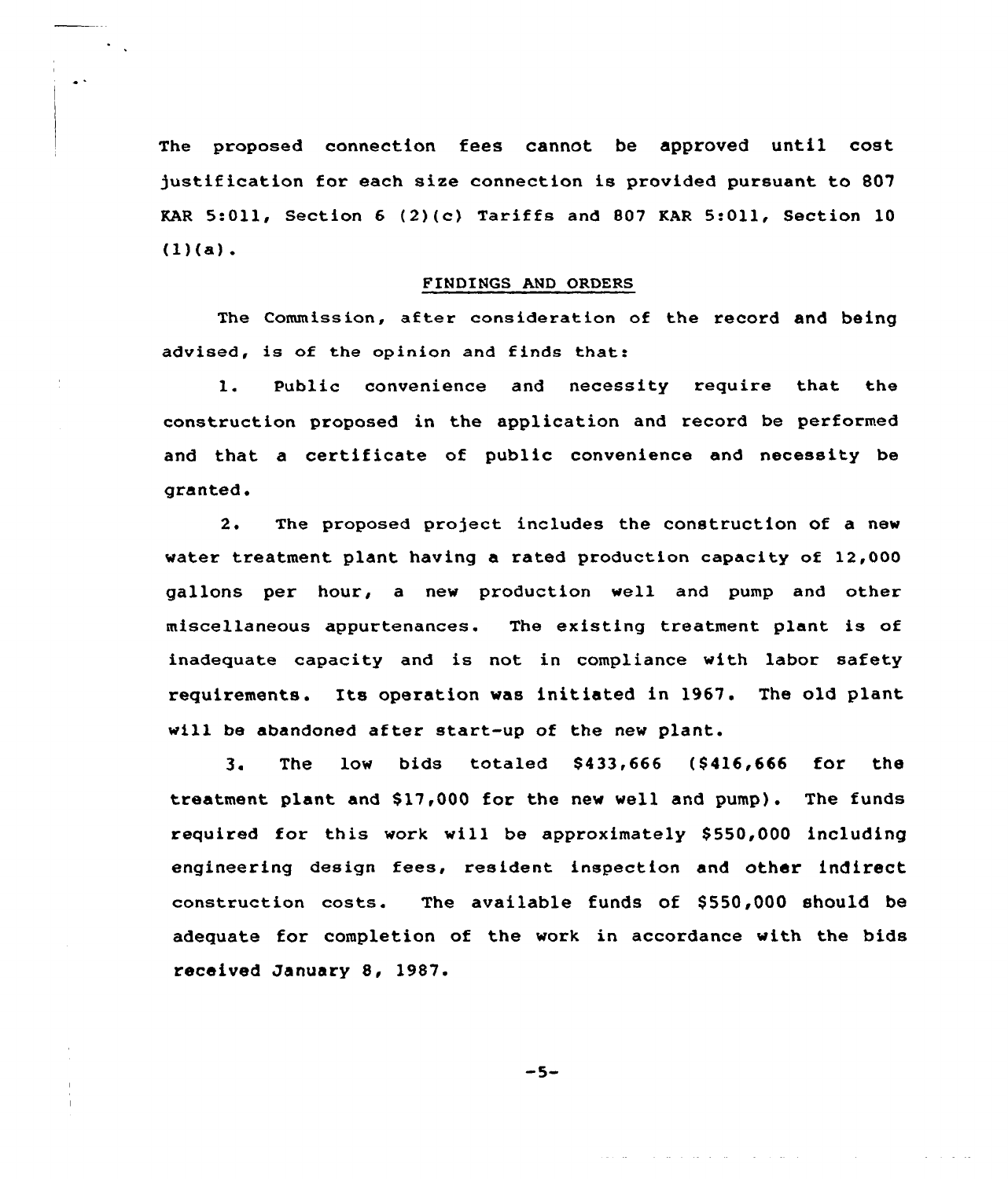4. Any deviations from the construction herein approved which could adversely affect service to any customer should be done only with the prior approval of this Commission.

5. Garrison should furnish duly verified documentation of the total costs of this construction including all capitalized costs (engineering, legal, administrative, etc.) within 60 days of the date that construction is substantially completed. Said costs should be classified into appropriate plant accounts in accordance with the Uniform System of Accounts for Water Utilities prescribed by this Commission.

6. Garrison should require the Engineer to provide resident inspection under the general supervision of a professional engineer with a Kentucky registration in civil or mechanical engineering to ensure that the construction work is done in accordance with the contract plans and specifications and in conformance with the best practices of the construction trades involved in the project.

7. Garrison should require the Engineer to furnish a copy of the "as-built" drawings and <sup>a</sup> signed statement that the construction has been satisfactorily completed in accordance with the contract plans and specifications within 60 days of the date of substantial completion of this construction.

8. The \$550,000 financing plan proposed by Garrison for its proposed construction is for lawful objects within its corporate purposes, is necessary and appropriate for and consistent with the proper performance of its services to the public and will not

 $-6-$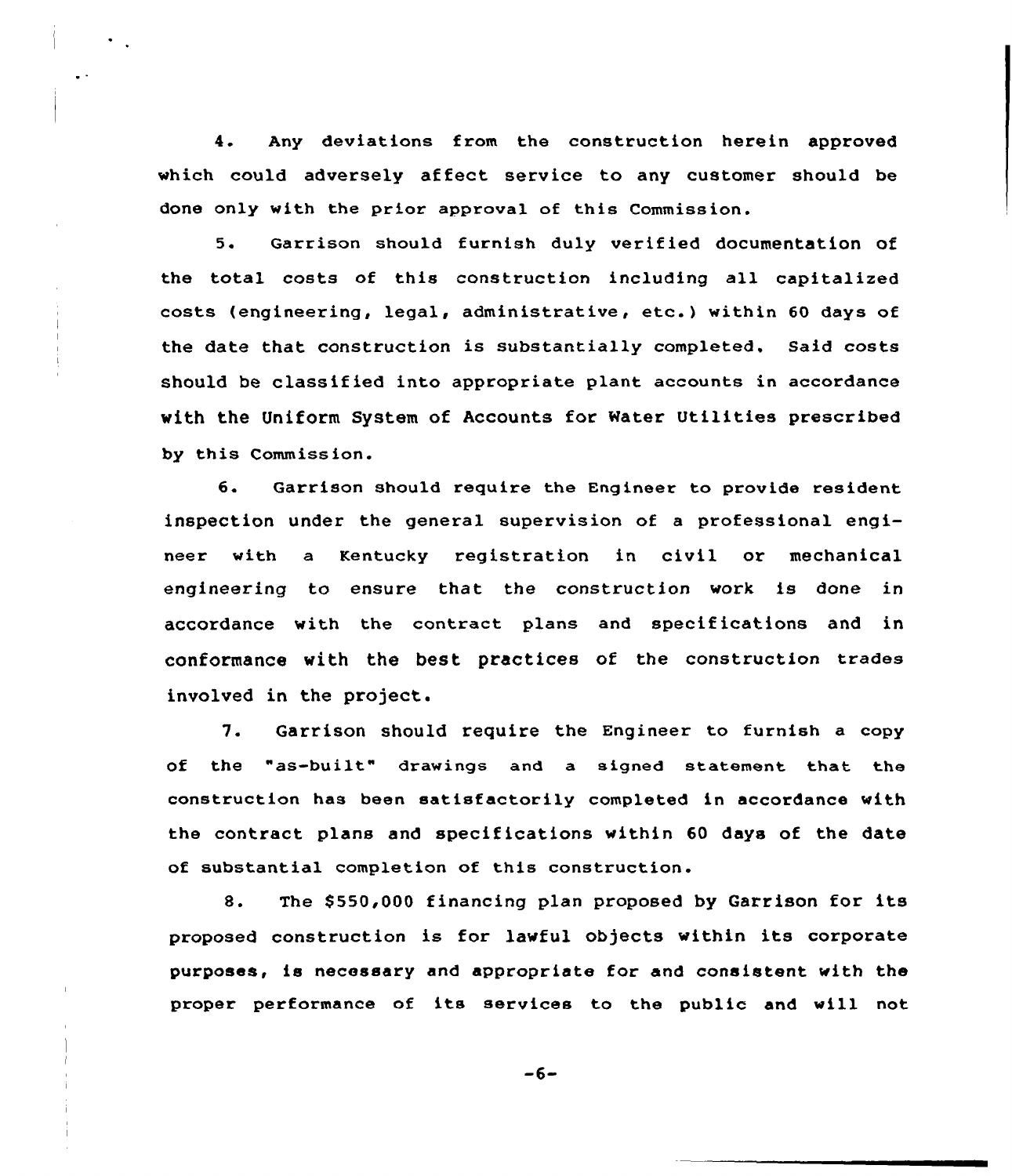impair its ability to perform these services, is reasonably necessary and appropriate for such purposes and should, therefore, be approved.

9. Garrison should provide cost justification for its proposed connection fees before the Commission will approve the proposed changes.

10. The rates and charges in Appendix A are fair, just and reasonable for Garrison and should produce annual revenues of \$104,700.

IT IS THEREFORE ORDERED that:

1. Garrison be and it hereby is granted <sup>a</sup> certificate of public convenience and necessity to proceed with the proposed construction as set forth in the plans and specifications of record herein.

2. Garrison's plan of financing consisting of an FmHA grant of 8250,000 and a 5.875 percent PmHA loan in the amount of \$ 300,000 with <sup>a</sup> 40-year amortization period be and it hereby is approved.

3. If under new FmHA loan conditions Garrison is notified and granted an option to accept a lower interest rate on the date of closing, then it shall file the following with the Commission within 30 days of the date of closing:  $(1)$  the FmHA notification of the lover interest rate and shall provide copies of all correspondence from and to FmHA concerning this notification;  $(2)$ a statment of the interest rate accepted from the FmHA; (3) amended pages to its bond resolution and an amended amortization schedule based on the different interest rate if a different rate

 $-7-$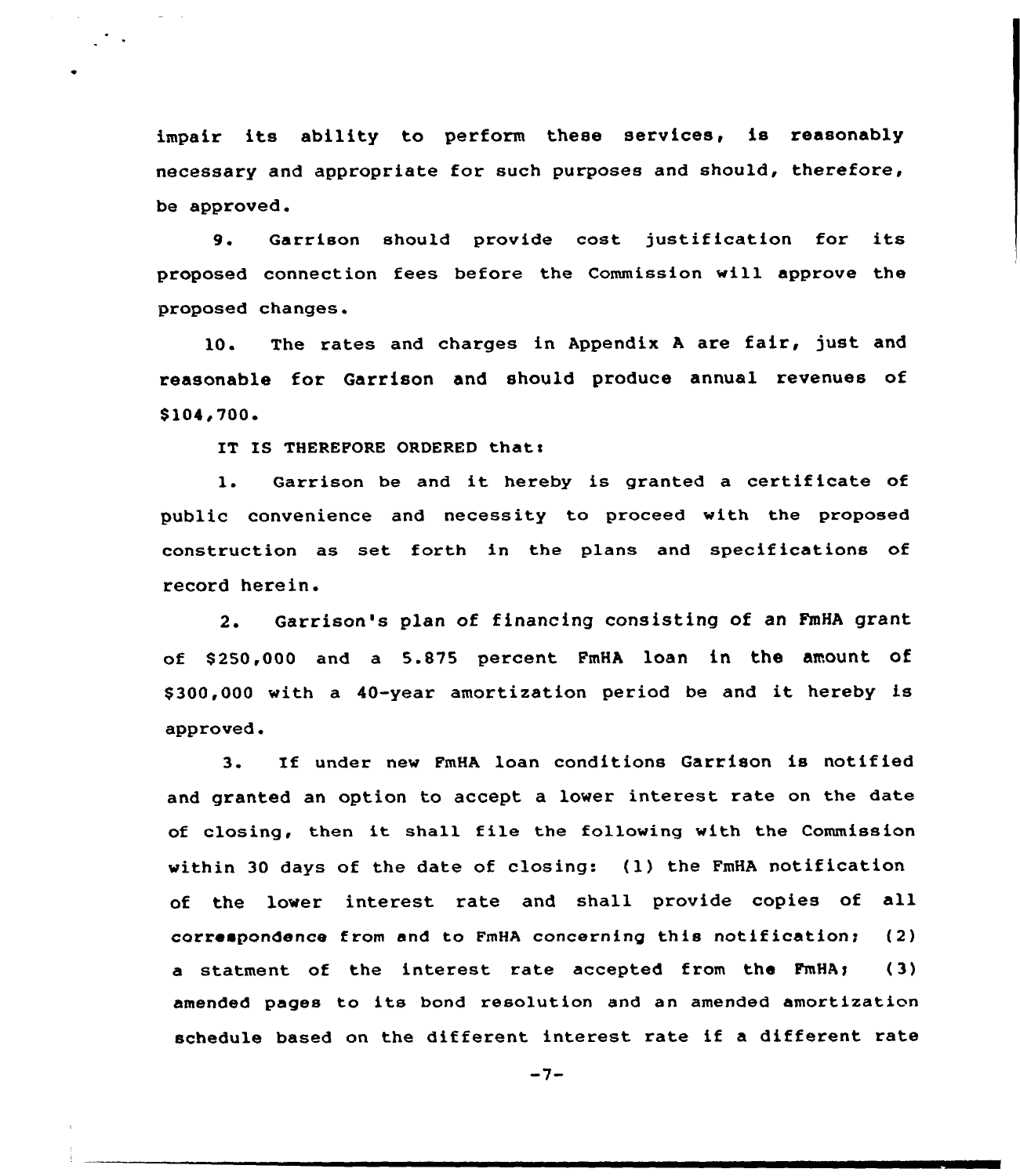is accepted; (4) full documentation of why the lower rate was not accepted showing an analysis of the higher costs associated with the loan over the loan's repayment period in the event the option to accept the lower rate is not taken by Garrison.

4. Garrison shall comply with all matters set out in Findings <sup>4</sup> through <sup>8</sup> as if the same were individually so ordered.

5. Garrison shall file cost justification for its proposed connection fees within 30 days from the date of this Order.

6. The rates in Appendix <sup>A</sup> be and they hereby are approved for service rendered by Garrison on and after the date of this Order.

7. Within 30 days from the date of this Order Garrison shall file with the Commission its revised tariff sheets setting out the rate approved herein.

Nothing contained herein shall be deemed a warranty of the Commonwealth of Kentucky, or any agency thereof, of the financing authorized herein.

Done at Frankfort, Kentucky, this 2nd day of April, 1987.

PUBLIC SERVICE CONNISSIOM

l D. [Le ATTEST: Vice Chairman Chairman Chairman Chairman Chairman Chairman Chairman Chairman Chairman Chairm

 $\sim$   $\sim$ 

Executive Director